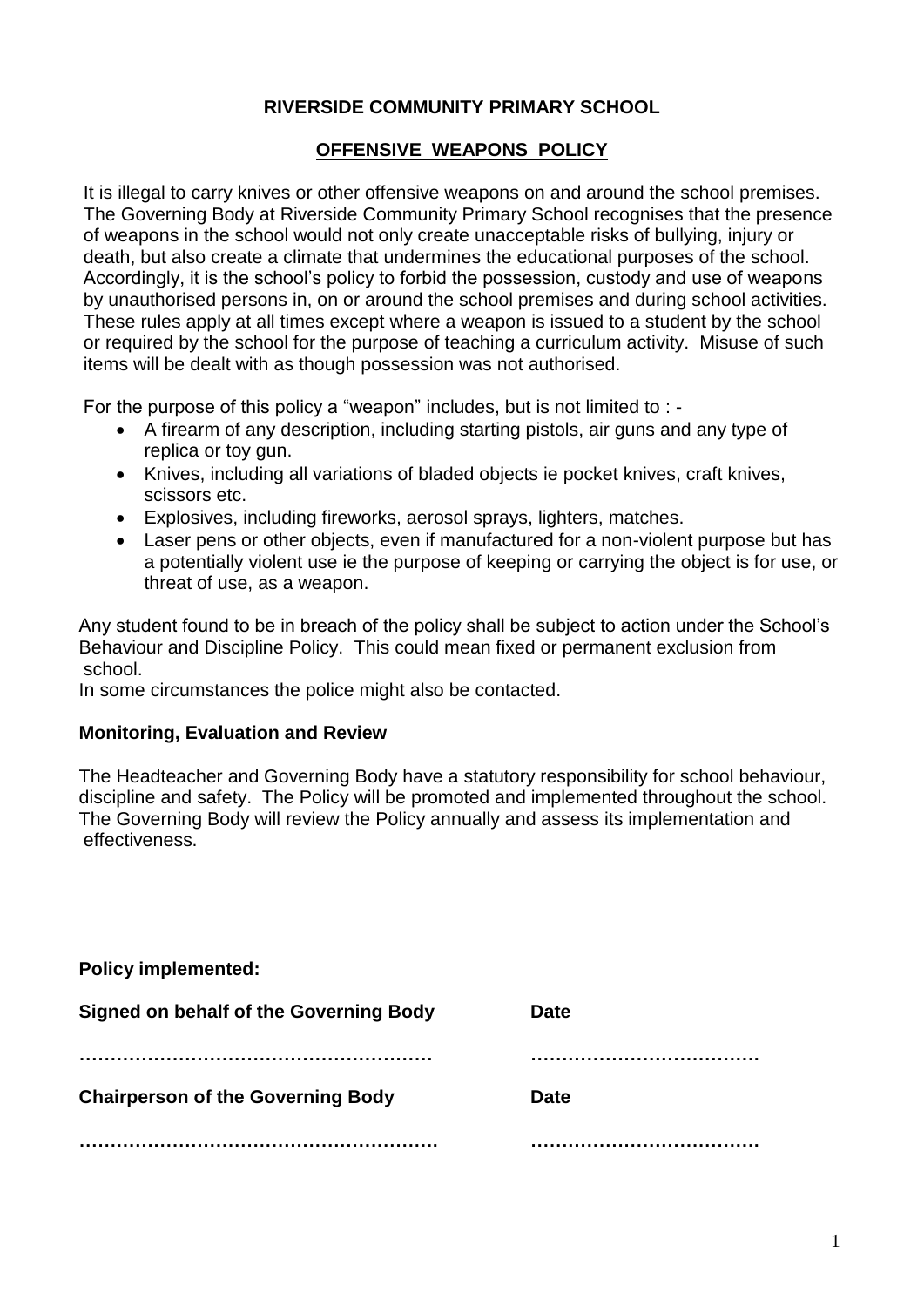# **Procedure for dealing with Offensive Weapons in school**

#### **Staff involvement where a weapon is suspected**

• Under most circumstances, the Police should be informed of any incident believed to involve a weapon. However, where, in the judgement of the staff, the circumstances are *wholly innocent* and there is *no* suggestion of the use of the article as a weapon, the matter may be dealt with internally on a disciplinary basis. *But, if there is any doubt, the School must inform the Police.*

• When contacting the Police, the School should give their evaluation of the seriousness of the incident, (ie in progress, threat to life, or down to weapon secure for collection only) to help the police to make their own judgement on the nature and immediacy of the response required. Please note Police Community Support Officers, even if working in the school have no powers to act under this legal framework, it is only Police officers or School staff.

• There may also be some exceptional circumstances where members of staff, who have been made aware that a weapon may be on School premises, decide that they need to take action before the Police arrive. Where possible, members of staff should not confront a person suspected of possessing a weapon in the presence of other pupils. Preferably two or more members of appropriately authorised and trained staff should divert the person to a safe, secure place.

• Members of Staff are not under any obligation to search a person themselves. In practice, whether a staff search is the most prudent course of action is likely to be a matter for this School policy, the members of staff involved and the circumstances concerned. In making that decision, a risk assessment approach should be adopted and it should be noted that such immediate preventive action could either prevent a potentially dangerous situation escalating or could, conversely, inflame the situation.

• It is considered inappropriate for short-term teachers, volunteers, teaching assistants, mealtime assistants or other support staff to be expected to search pupils unless their job role is designated as "School Security Staff". Designated and trained staff should always be called to assess and manage any situation where an offensive weapon is suspected.

• Where there are reasonable grounds to suspect that a pupil might have in their possession an offensive weapon, knife or blade, it might be appropriate for the Head Teacher, or an authorised and trained member of staff, to conduct a search of that pupil or his/her possessions with or without the pupil"s consent. An adult witness should be present for any search of pupils' possessions.

• Such a search may only be carried out where the member of staff and pupil are on school premises or are elsewhere and the member of staff has lawful control or charge of the pupil.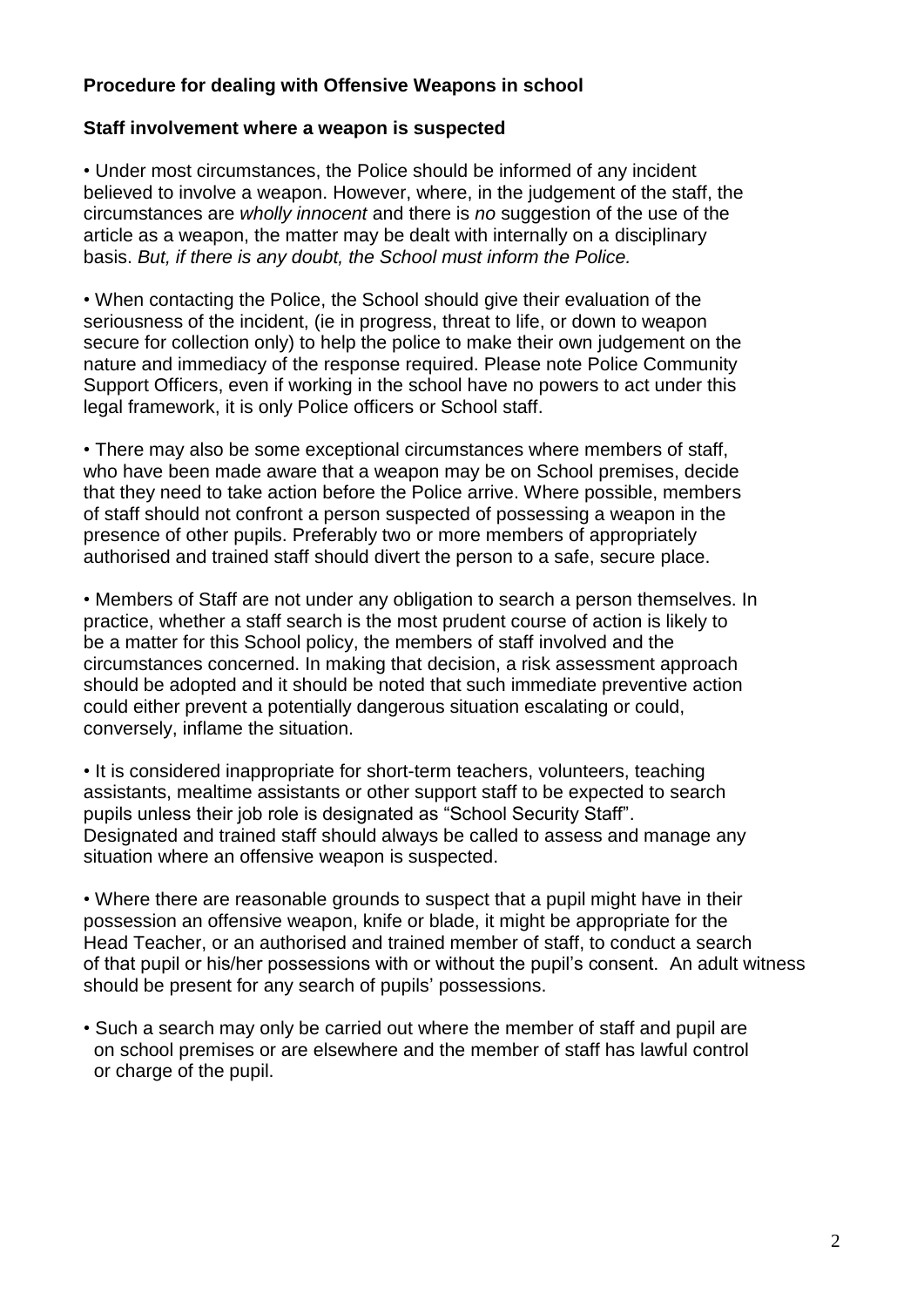- A member of staff carrying out a search:
	- where satisfied that it is reasonable to do so, arrange for it to be taken away by the parent or guardian of the person from whom it was taken. However,some weapons are by their very nature offensive (eg flick knives and knuckle dusters) and should under no circumstances be returned;
	- where weapons are returned or surrendered to the Police, a record should be made and retained by the School, reported to the Plymouth City Council Health & Safety Team, and a copy provided to the Police.

#### **Police involvement where a weapon is suspected**

- Section 4 of the Offensive Weapons Act 1996 inserts section 139B into the Criminal Justice Act 1988. The effect is to:
	- provide police officers with the power to enter School premises, if they have reasonable grounds for suspecting that such a weapon is present and to search both the premises and any person for an offensive weapon;
	- allow them to seize and retain any of the prohibited articles described above if found during the course of such a search at a School.
	- Acting under those powers, the Police do not require the permission of the Head Teacher or any other person before exercising it. They may also use reasonable force to enter, if necessary. It is generally desirable, however, for police officers intending to use their powers of entry and search to speak to the Head teacher, or some other suitable representative of the School, to inform them of any such action and seek their support and assistance. Their knowledge of the site and of the School"s routine, and of any staff or persons involved in the incident, is likely to assist the police in handling a potentially dangerous situation.
	- There will, however, be urgent cases where police officers will need to enter School premises without waiting to obtain permission, for example:
		- o when pursuing suspects believed to be armed with a knife or other weapon who enter School premises;
		- o when dealing with other reports of a knife or other offensive weapon on School premises in circumstances suggesting that immediate action is required.

## **Police Searching of people**

- While the Police have statutory powers, under the Offensive Weapons Act as amended by the Violent Crime Reduction Act, to search on suspicion that an offence has been committed, they will normally apply the test of "reasonableness" to any decision on when and where to search a person.
- It is normal good practice for the Police to follow Code A of the Police and Criminal Evidence Act. This specifies such things as:
	- where any search involves the removal of more than the outer coat, jacket, gloves and headgear, the police officer conducting the search must be of the same gender as the person being searched; and
	- the garments mentioned above may be removed in public, although a search must be conducted out of public view.